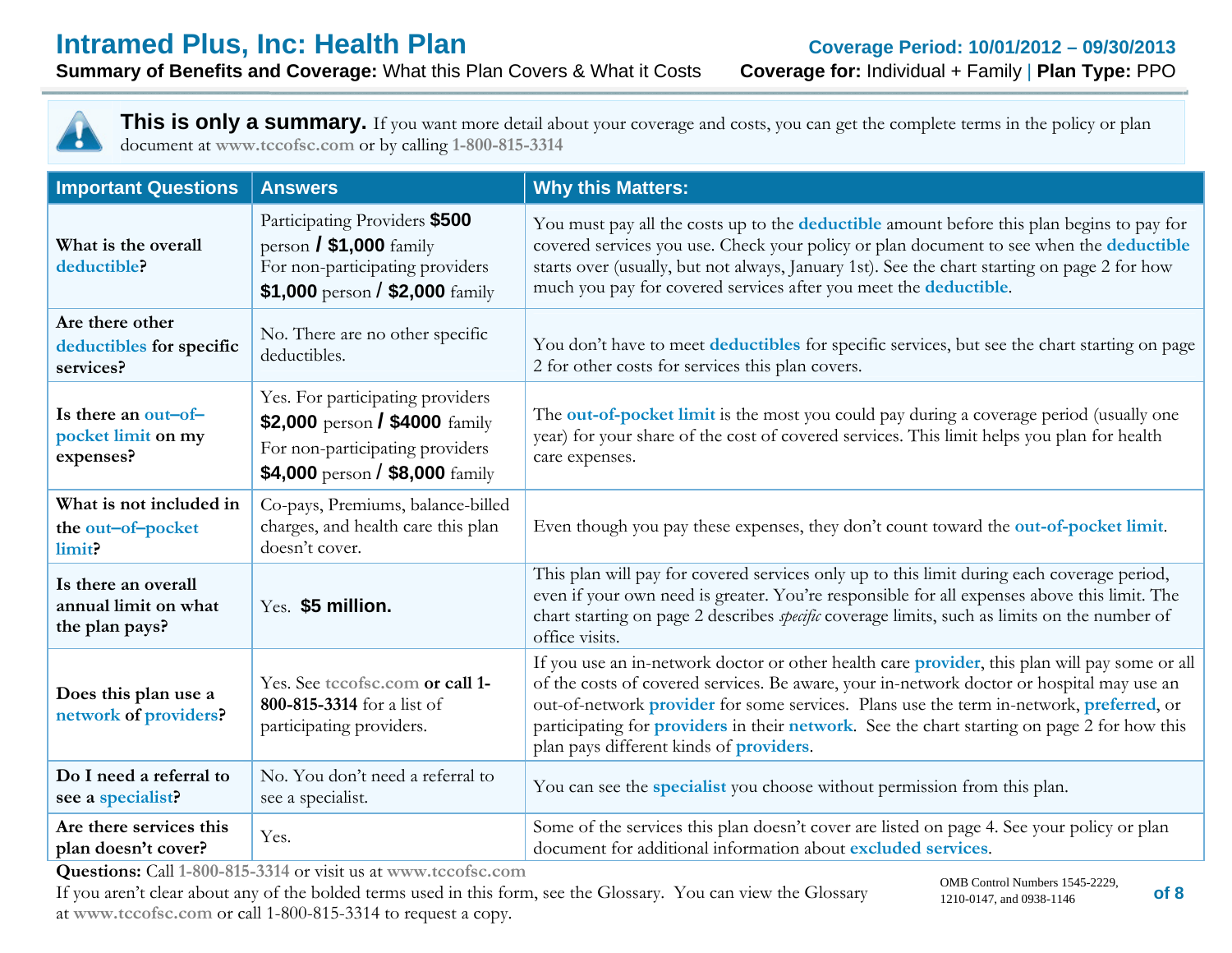**Summary of Benefits and Coverage:** What this Plan Covers & What it Costs **Coverage for:** Individual + Family | **Plan Type:** PPO

0 **Co-payments** are fixed dollar amounts (for example, \$15) you pay for covered health care, usually when you receive the service.

- 0 **Co-insurance** is *your* share of the costs of a covered service, calculated as a percent of the **allowed amount** for the service. For example, if the plan's **allowed amount** for an overnight hospital stay is \$1,000, your c**o-insurance** payment of 20% would be \$200. This may change if you haven't met your **deductible**.
- The amount the plan pays for covered services is based on the **allowed amount**. If an out-of-network **provider** charges more than the **allowed amount**, you may have to pay the difference. For example, if an out-of-network hospital charges \$1,500 for an overnight stay and the **allowed amount** is \$1,000, you may have to pay the \$500 difference. (This is called **balance billing**.)
- $\bullet$ This plan may encourage you to use participating **providers** by charging you lower **deductibles**, **co-payments** and **co-insurance** amounts.

|                                                 |                                                  | Your cost if you use a                  |                                                 |                                     |  |
|-------------------------------------------------|--------------------------------------------------|-----------------------------------------|-------------------------------------------------|-------------------------------------|--|
| <b>Common</b><br><b>Medical Event</b>           | <b>Services You May Need</b>                     | <b>Participating</b><br><b>Provider</b> | Non-<br><b>Participating</b><br><b>Provider</b> | <b>Limitations &amp; Exceptions</b> |  |
|                                                 | Primary care visit to treat an injury or illness | $$25 co-pay/visit$                      | $40\%$ after<br>deductible                      | -none-                              |  |
| If you visit a health<br>care provider's office | Specialist visit                                 | $$25 co-pay/visit$                      | $40\%$ after<br>deductible                      | -none-                              |  |
| or clinic                                       | Other practitioner office visit                  | Not Covered<br>Chiropractic             | Not Covered<br>Chiropractic                     | -none-                              |  |
|                                                 | Preventive care/screening/immunization           | $$25 co-pay/visit$                      | Not Covered                                     | -none-                              |  |
|                                                 | Diagnostic test (x-ray, blood work)              | $20\%$ after<br>deductible              | $40\%$ after<br>deductible                      | -none-                              |  |
| If you have a test                              | Imaging (CT/PET scans, MRIs)                     | $20\%$ after<br>deductible              | $40\%$ after<br>deductible                      | Pre-authorization required          |  |

**Questions:** Call **1-800-815-3314** or visit us at **www.tccofsc.com** If you aren't clear about any of the bolded terms used in this form, see the Glossary. You can view the Glossary at **www.tccofsc.com** or call 1-800-815-3314 to request a copy.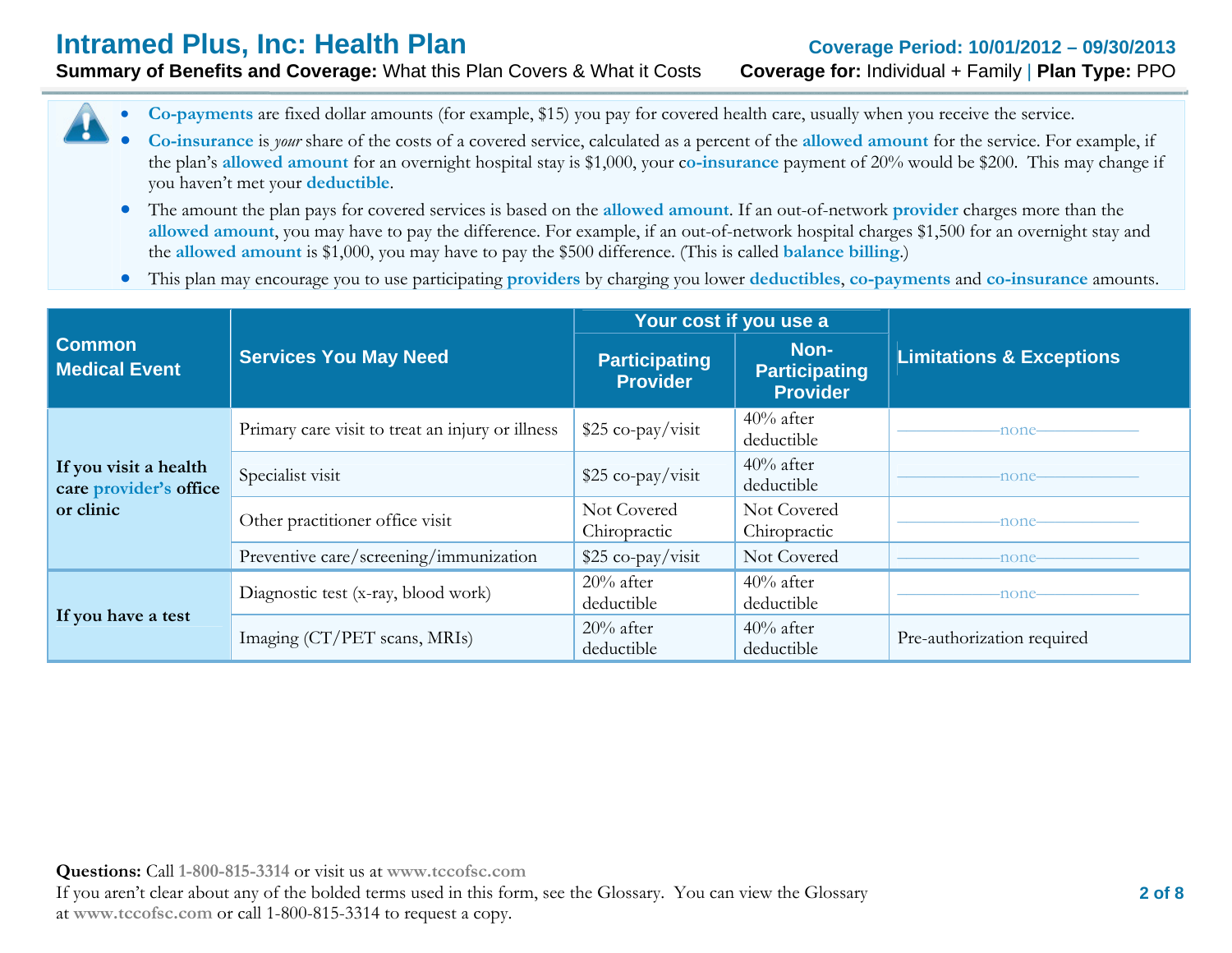**Summary of Benefits and Coverage:** What this Plan Covers & What it Costs **Coverage for:** Individual + Family | **Plan Type:** PPO

|                                                      |                                                          | Your cost if you use a                      |                                                 | <b>Limitations &amp; Exceptions</b>                                                                                                 |  |
|------------------------------------------------------|----------------------------------------------------------|---------------------------------------------|-------------------------------------------------|-------------------------------------------------------------------------------------------------------------------------------------|--|
| <b>Common</b><br><b>Medical Event</b>                | <b>Services You May Need</b>                             | <b>Participating</b><br><b>Provider</b>     | Non-<br><b>Participating</b><br><b>Provider</b> |                                                                                                                                     |  |
| If you need drugs to<br>treat your illness or        | Generic drugs                                            | \$5 co-pay<br>prescription retail           | Not Covered                                     | Covers up to a 60-day supply, Limited<br>to Individual \$3,500 Calendar Year<br>Maximum / \$10,500 Family Calendar<br>Year Maximum  |  |
| condition<br>More information<br>about prescription  | Preferred brand drugs - when Generic is<br>available     | $$35 \text{ co-pay}$<br>prescription retail | Not Covered                                     | Covers up to a 60-day supply, Limited<br>to Individual \$3,500 Calendar Year<br>Maximum / \$10,500 Family Calendar<br>Year Maximum  |  |
| drug coverage is<br>available at<br>www.tccofsc.com. | Preferred brand drugs - when Generic is not<br>available | $$45$ co-pay/<br>prescription retail        | Not Covered                                     | Covers up to a 60-day supply, Limited<br>to Individual \$3,500 Calendar Year<br>Maximum / \$10,500 Family Calendar<br>Year Maximum  |  |
|                                                      | Specialty drugs                                          | Not Covered                                 | Not Covered                                     | -none-                                                                                                                              |  |
| If you have                                          | Facility fee (e.g., ambulatory surgery center)           | $20%$ after<br>deductible                   | $40%$ after<br>deductible                       | -none-                                                                                                                              |  |
| outpatient surgery                                   | Physician/surgeon fees                                   | $20\%$ after<br>deductible                  | $40%$ after<br>deductible                       | -none-                                                                                                                              |  |
| If you need<br>immediate medical                     | Emergency room services                                  | $20%$ after<br>deductible                   | $40\%$ after<br>deductible                      | Deductible waived for treatment<br>received within 72 hours of an accident<br>or the sudden on-set of life threatening<br>symptoms. |  |
| attention                                            | Emergency medical transportation                         | $20%$ after<br>deductible                   | $20%$ after<br>deductible                       | \$500 per trip maximum                                                                                                              |  |
|                                                      | Urgent care                                              | \$50 co-pay/visit                           | \$50 co-pay/visit                               | -none-                                                                                                                              |  |
| If you have a                                        | Facility fee (e.g., hospital room)                       | $20%$ after<br>deductible                   | $40%$ after<br>deductible                       | -none-                                                                                                                              |  |
| hospital stay                                        | Physician/surgeon fee                                    | $20%$ after<br>deductible                   | $40%$ after<br>deductible                       | -none-                                                                                                                              |  |

**Questions:** Call **1-800-815-3314** or visit us at **www.tccofsc.com**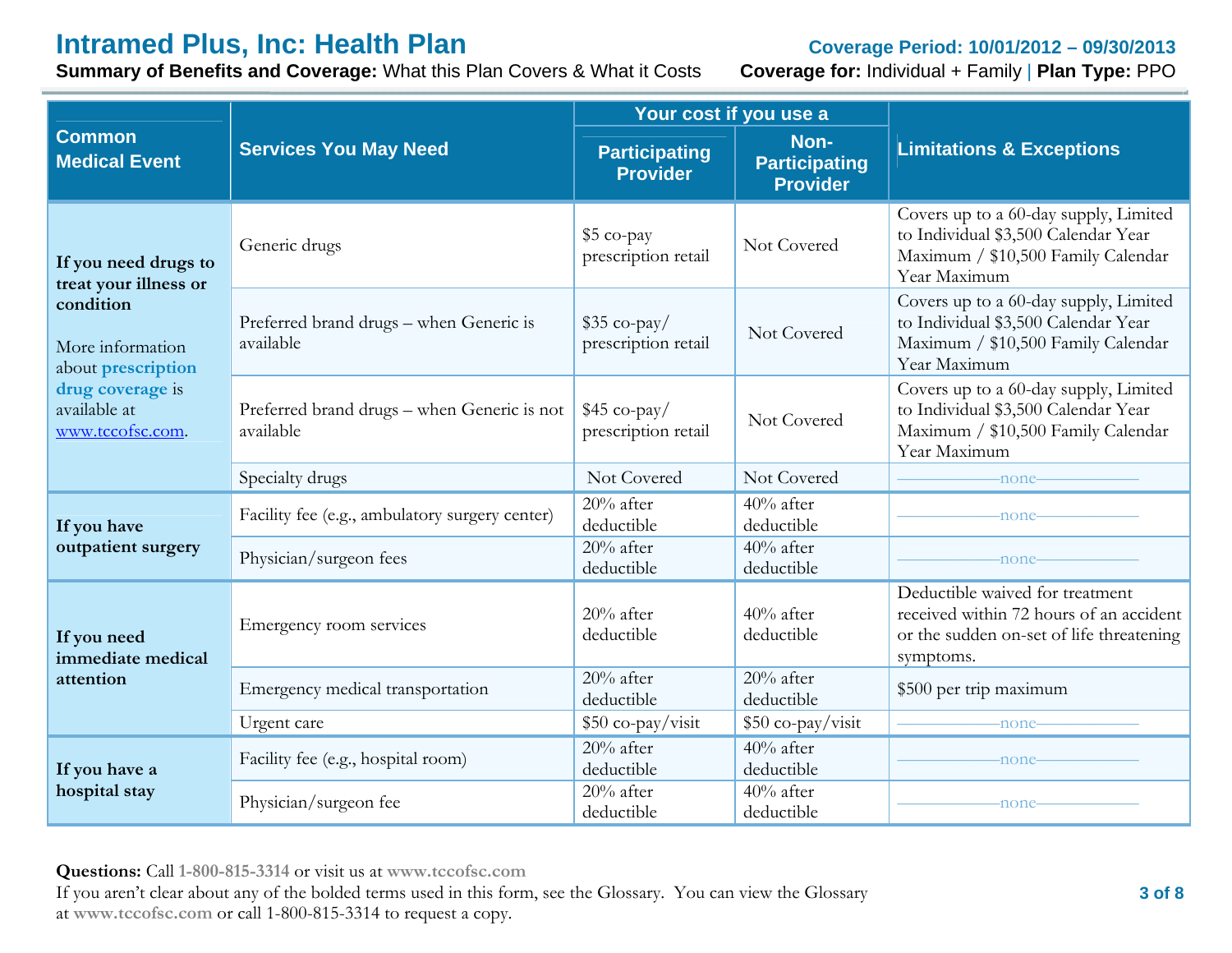**Summary of Benefits and Coverage:** What this Plan Covers & What it Costs **Coverage for:** Individual + Family | **Plan Type:** PPO

|                                                                |                                              | Your cost if you use a                  |                                                 |                                                                                          |  |
|----------------------------------------------------------------|----------------------------------------------|-----------------------------------------|-------------------------------------------------|------------------------------------------------------------------------------------------|--|
| <b>Common</b><br><b>Medical Event</b>                          | <b>Services You May Need</b>                 | <b>Participating</b><br><b>Provider</b> | Non-<br><b>Participating</b><br><b>Provider</b> | <b>Limitations &amp; Exceptions</b>                                                      |  |
|                                                                | Mental/Behavioral health outpatient services | \$25 co-pay/visit                       | 40% after<br>deductible                         | -none-                                                                                   |  |
| If you have mental<br>health, behavioral                       | Mental/Behavioral health inpatient services  | $20%$ after<br>deductible               | $40\%$ after<br>deductible                      | -none-                                                                                   |  |
| health, or substance<br>abuse needs                            | Substance use disorder outpatient services   | \$25 co-pay/visit                       | $40%$ after<br>deductible                       | -none-                                                                                   |  |
|                                                                | Substance use disorder inpatient services    | $20\%$ after<br>deductible              | $40%$ after<br>deductible                       | -none-                                                                                   |  |
| If you are pregnant                                            | Prenatal and postnatal care                  | $20%$ after<br>deductible               | $40%$ after<br>deductible                       | -none-                                                                                   |  |
|                                                                | Delivery and all inpatient services          | 20% after<br>deductible                 | $40\%$ after<br>deductible                      | -none-                                                                                   |  |
|                                                                | Home health care                             | $20%$ after<br>deductible               | $40%$ after<br>deductible                       | Limited to 100 visits per Calendar Year                                                  |  |
|                                                                | Rehabilitation services                      | $20\%$ after<br>deductible              | $40\%$ after<br>deductible                      | Limited to 40 visits per Calendar Year;<br>Pre-authorization required after 12<br>visits |  |
| If you need help<br>recovering or have<br>other special health | Habilitation services                        | $20%$ after<br>deductible               | $40\%$ after<br>deductible                      | Limited to 40 visits per Calendar Year;<br>Pre-authorization required after 12<br>visits |  |
| needs                                                          | Skilled nursing care                         | $20%$ after<br>deductible               | 40% after<br>deductible                         | Limited to 60 days per Calendar Year                                                     |  |
|                                                                | Durable medical equipment                    | $20%$ after<br>deductible               | Not Covered                                     | Pre-Authorization is required if over<br>\$2,000                                         |  |
|                                                                | Hospice service                              | $0\%$ up to \$100 per<br>day            | $\overline{0}$ % up to \$100 per<br>day         | Limited to \$2,500 Lifetime Maximum.                                                     |  |
| If your child needs                                            | Eye exam                                     | Not Covered                             | Not Covered                                     | -none-                                                                                   |  |
| dental or eye care                                             | Glasses                                      | Not Covered                             | Not Covered                                     | -none-                                                                                   |  |
|                                                                | Dental check-up                              | Not Covered                             | Not Covered                                     | -none-                                                                                   |  |

**Questions:** Call **1-800-815-3314** or visit us at **www.tccofsc.com**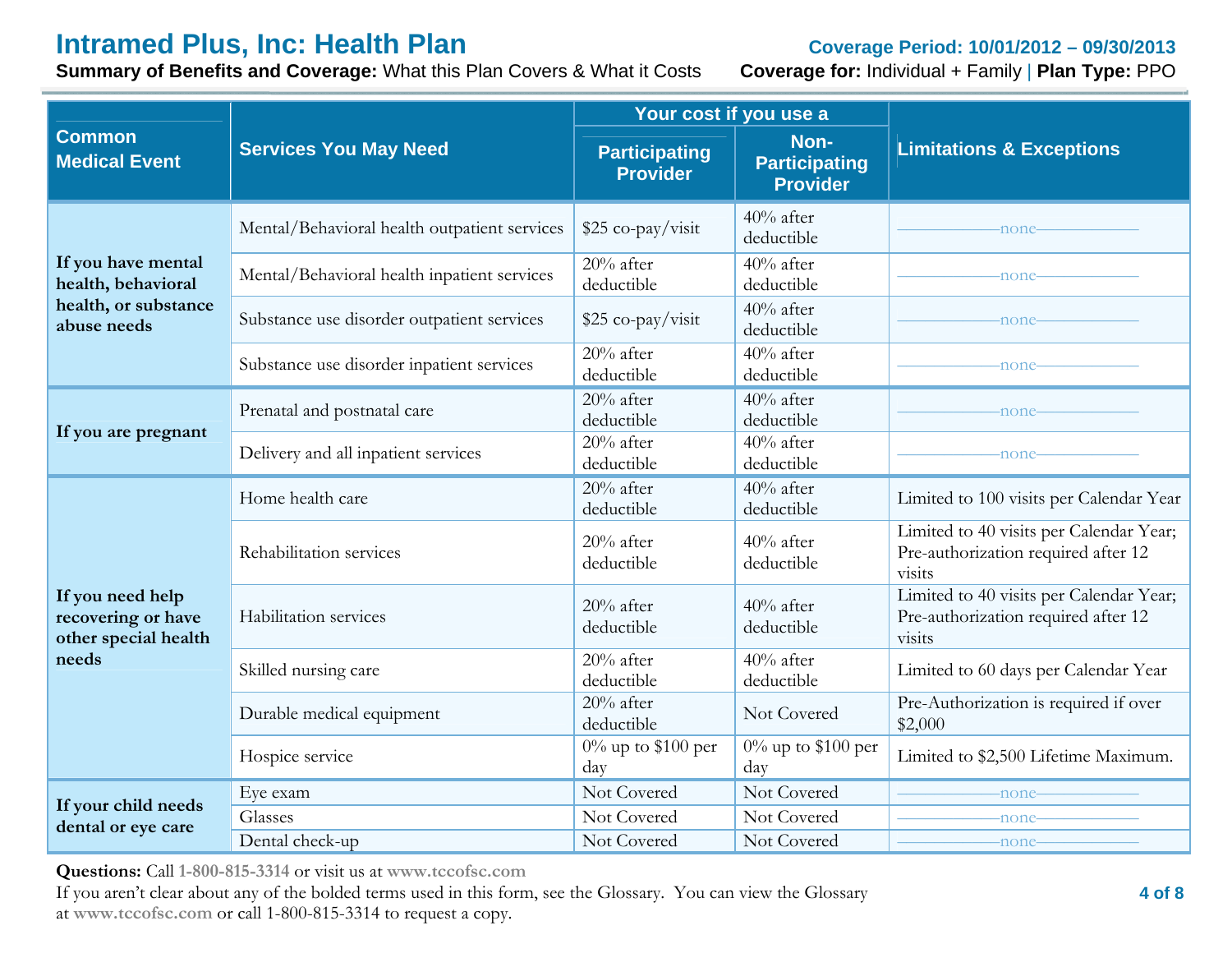#### **Excluded Services & Other Covered Services:**

| Services Your Plan Does NOT Cover (This isn't a complete list. Check your policy or plan document for other excluded services.) |                           |           |                                           |  |                      |
|---------------------------------------------------------------------------------------------------------------------------------|---------------------------|-----------|-------------------------------------------|--|----------------------|
|                                                                                                                                 | Acupuncture               | $\bullet$ | Hearing Aids                              |  | Routine eye care     |
|                                                                                                                                 | Bariatric surgery         | $\bullet$ | Infertility treatment                     |  | Routine foot care    |
|                                                                                                                                 | Child Dental Check-up     | $\bullet$ | Long-term care                            |  | Weight loss programs |
|                                                                                                                                 | Child Eye Exams / Glasses | $\bullet$ | Non-emergency care when traveling outside |  |                      |
|                                                                                                                                 | Chiropractic care         |           | the U.S.                                  |  |                      |
|                                                                                                                                 | Cosmetic surgery          |           |                                           |  |                      |
|                                                                                                                                 | Dental care               |           |                                           |  |                      |
|                                                                                                                                 |                           |           |                                           |  |                      |

**Other Covered Services (This isn't a complete list. Check your policy or plan document for other covered services and your costs for these services.)** 

- $\bullet$ Coverage provided outside the United States. See www.tccofsc.com
- $\bullet$ Mental/Behavioral Health
- $\bullet$ Private Duty Nursing
- $\bullet$ Substance Abuse

**Questions:** Call **1-800-815-3314** or visit us at **www.tccofsc.com** If you aren't clear about any of the bolded terms used in this form, see the Glossary. You can view the Glossary at **www.tccofsc.com** or call 1-800-815-3314 to request a copy.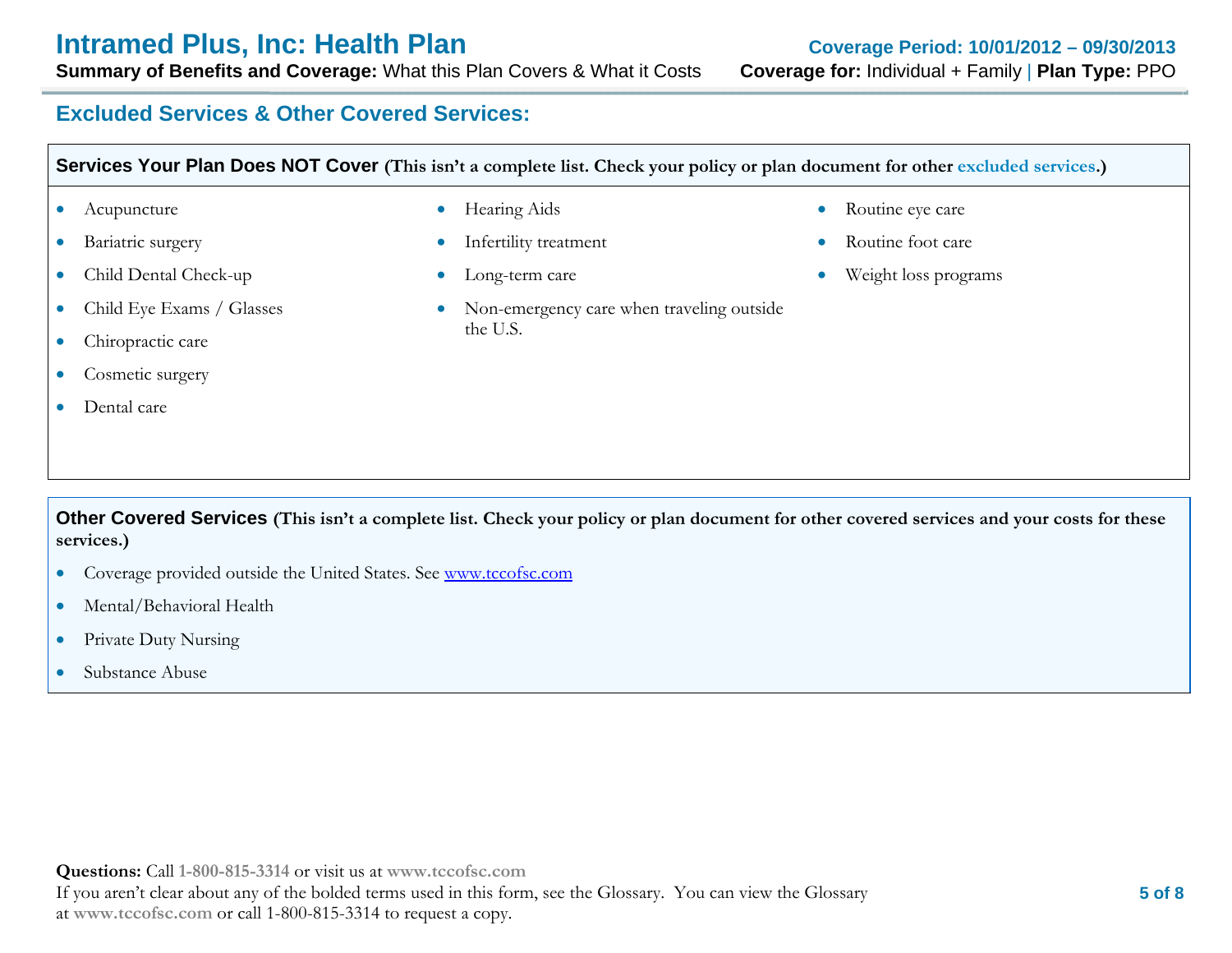**Summary of Benefits and Coverage:** What this Plan Covers & What it Costs **Coverage for:** Individual + Family | **Plan Type:** PPO

#### **Your Rights to Continue Coverage:**

If you lose coverage under the plan, then, depending upon the circumstances, Federal and State laws may provide protections that allow you to keep health coverage. Any such rights may be limited in duration and will require you to pay a **premium**, which may be significantly higher than the premium you pay while covered under the plan. Other limitations on your rights to continue coverage may also apply.

For more information on your rights to continue coverage, contact the plan at 1-843-722-2115. You may also contact your state insurance department at South Carolina Department of Insurance at 1-803-737-6160 or http://doi.sc.gov, the U.S. Department of Labor, Employee Benefits Security Administration at 1-866-444-3272 or www.dol.gov/ebsa, or the U.S. Department of Health and Human Services at 1-877-267- 2323 x61565 or www.cciio.cms.gov."

### **Your Grievance and Appeals Rights:**

If you have a complaint or are dissatisfied with a denial of coverage for claims under your plan, you may be able to **appeal** or file a **grievance**. For questions about your rights, this notice, or assistance, you can contact: Thomas H. Cooper & Co., Inc. at 1-800-815-3314 or www.tccofsc.com. You may also contact your state insurance department South Carolina Department of Insurance at 1-803-737-6160 or http://doi.sc.gov, the U.S. Department of Labor, Employee Benefits Security Administration at 1-866-444-3272 or www.dol.gov/ebsa.

––––––––––––––––––––––*To see examples of how this plan might cover costs for a sample medical situation, see the next page.–––––––––––*–––––––––––

**Questions:** Call **1-800-815-3314** or visit us at **www.tccofsc.com** If you aren't clear about any of the bolded terms used in this form, see the Glossary. You can view the Glossary at **www.tccofsc.com** or call 1-800-815-3314 to request a copy.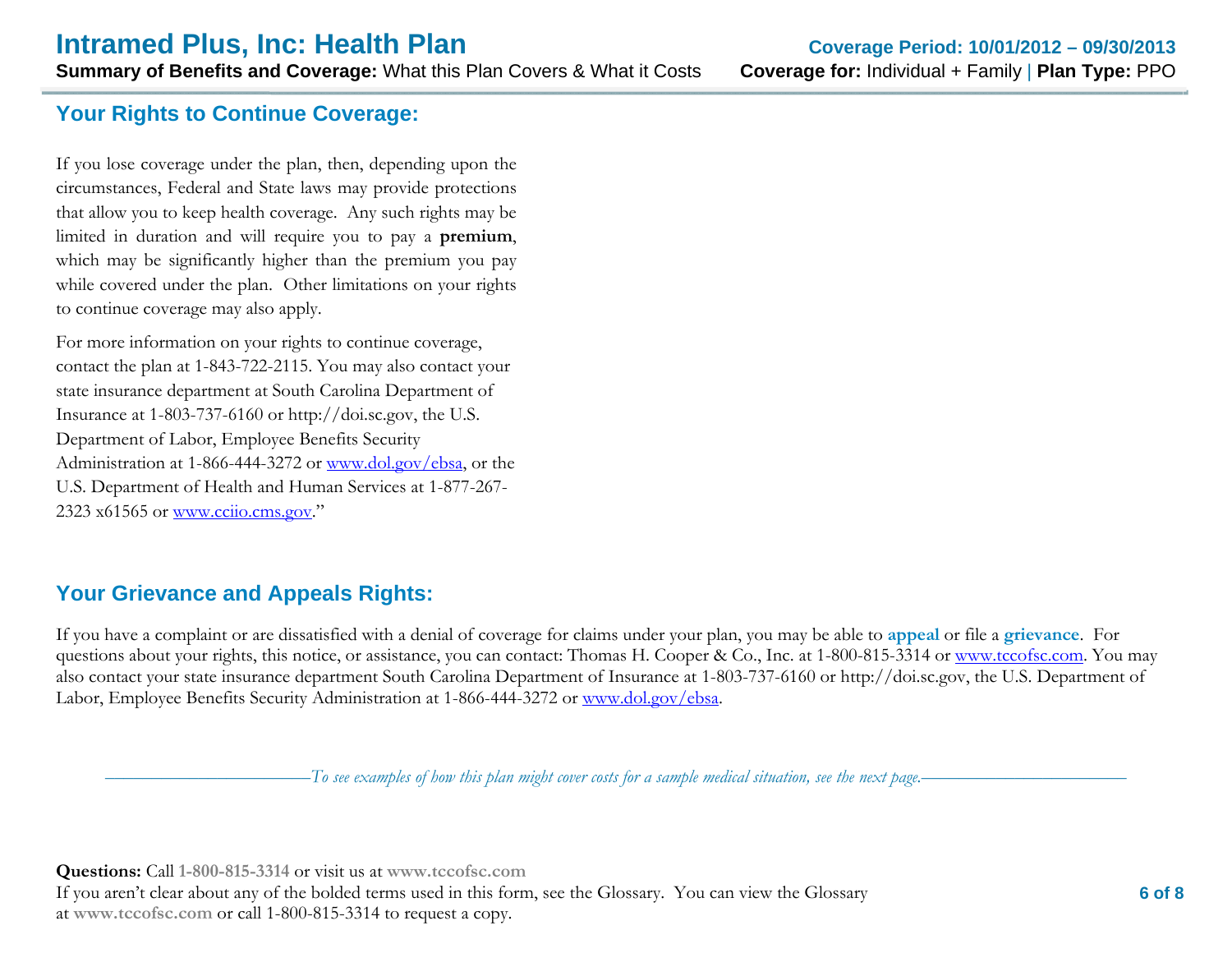## **About these Coverage Examples:**

These examples show how this plan might cover medical care in given situations. Use these examples to see, in general, how much financial protection a sample patient might get if they are covered under different plans.



**This is not a cost estimator.** 

Don't use these examples to estimate your actual costs under this plan. The actual care you receive will be different from these examples, and the cost of that care will also be different.

See the next page for important information about these examples.

#### **Having a baby** (normal delivery)

- Amount owed to providers: \$7,540 **Plan pays** \$5,490
- **Patient pays** \$2,050

#### **Sample care costs:**

| Hospital charges (mother)  | \$2,700 |
|----------------------------|---------|
| Routine obstetric care     | \$2,100 |
| Hospital charges (baby)    | \$900   |
| Anesthesia                 | \$900   |
| Laboratory tests           | \$500   |
| Prescriptions              | \$200   |
| Radiology                  | \$200   |
| Vaccines, other preventive | \$40    |
| Total                      | \$7,540 |

#### **Patient pays:**

| Deductibles          | \$500   |
|----------------------|---------|
| Co-pays              | \$50    |
| Co-insurance         | \$1,350 |
| Limits or exclusions | \$150   |
| Total                | \$2,050 |

### **Managing type 2 diabetes**

(routine maintenance of a well-controlled condition)

- Amount owed to providers: \$5,400
- **Plan pays** \$4,070
- **Patient pays** \$1,330

#### **Sample care costs:**

| Prescriptions                  | \$2,900 |
|--------------------------------|---------|
| Medical Equipment and Supplies | \$1,300 |
| Office Visits and Procedures   | \$700   |
| Education                      | \$300   |
| Laboratory tests               | \$100   |
| Vaccines, other preventive     | \$100   |
| Total                          | \$5,400 |

#### **Patient pays:**

| Deductibles          | \$500   |
|----------------------|---------|
| Co-pays              | \$510   |
| Co-insurance         | \$240   |
| Limits or exclusions | \$80    |
| Total                | \$1,330 |
|                      |         |